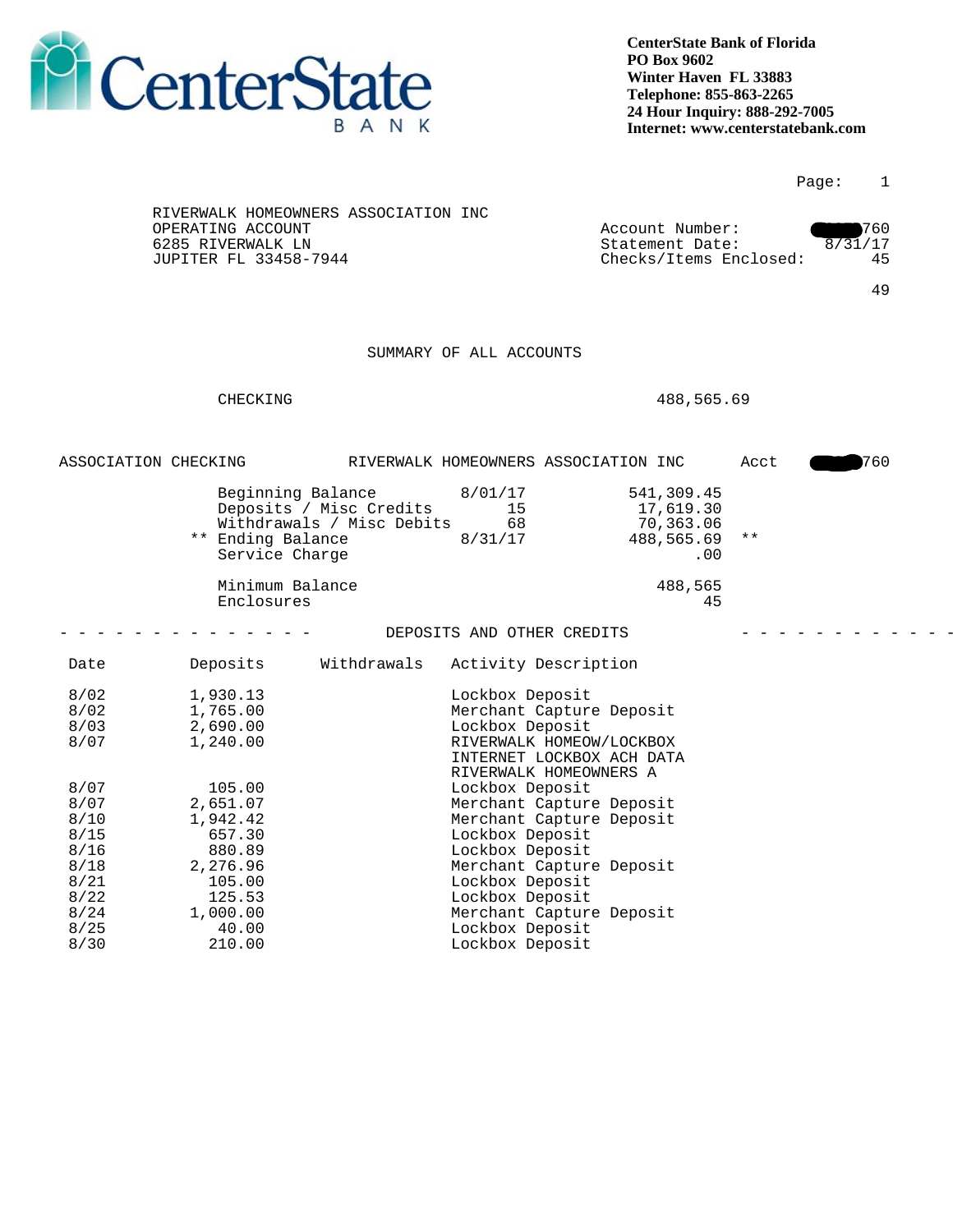

en de la provincia de la provincia de la provincia de la provincia de la provincia de la provincia de la provi

|  | RIVERWALK HOMEOWNERS ASSOCIATION INC | Account Number: | 760 |
|--|--------------------------------------|-----------------|-----|
|  |                                      | Statement Date: |     |

|      |          | MISCELLANEOUS DEBITS                                 |  |
|------|----------|------------------------------------------------------|--|
| Date |          | Deposits Withdrawals Activity Description            |  |
| 8/08 | 12.32    | FPL DIRECT DEBIT/ELEC PYMT<br>RIVERWALK HOA          |  |
| 8/10 | 2,669.16 | IRS/USATAXPYMT<br>RIVERWALK HOMEOWNERS A             |  |
| 8/11 | 480.17   | FPL DIRECT DEBIT/ELEC PYMT<br>RIVERWALK HOMEOWNERS A |  |
| 8/11 | 294.60   | FPL DIRECT DEBIT/ELEC PYMT<br>RIVERWALK HOMEOWNERS A |  |
| 8/11 | 211.21   | FPL DIRECT DEBIT/ELEC PYMT<br>RIVERWALK HOMEOWNERS A |  |
| 8/11 | 205.03   | FPL DIRECT DEBIT/ELEC PYMT<br>RIVERWALK HOMEOWNERS A |  |
| 8/11 | 202.53   | FPL DIRECT DEBIT/ELEC PYMT<br>RIVERWALK HOMEOWNERS A |  |
| 8/11 | 61.98    | FPL DIRECT DEBIT/ELEC PYMT<br>RIVERWALK HOMEOWNERS A |  |
| 8/11 | 50.57    | FPL DIRECT DEBIT/ELEC PYMT<br>RIVERWALK HOMEOWNERS A |  |
| 8/11 | 28.64    | FPL DIRECT DEBIT/ELEC PYMT<br>RIVERWALK HOMEOWNERS A |  |
| 8/11 | 20.57    | FPL DIRECT DEBIT/ELEC PYMT<br>RIVERWALK HOMEOWNERS A |  |
| 8/11 | 11.05    | FPL DIRECT DEBIT/ELEC PYMT<br>RIVERWALK HOMEOWNERS A |  |
| 8/11 | 10.87    | FPL DIRECT DEBIT/ELEC PYMT<br>RIVERWALK HOMEOWNERS A |  |
| 8/14 | 2,934.56 | WINDSTREAM/WSC ACH<br>ASSOC RIVERWALK CONDO          |  |
| 8/21 | 360.15   | TOWN OF JUPITER/UT BILL<br>RIVERWALK HOMEOWNERS A    |  |
| 8/21 | 150.83   | TOWN OF JUPITER/UT BILL<br>RIVERWALK HOMEOWNERS A    |  |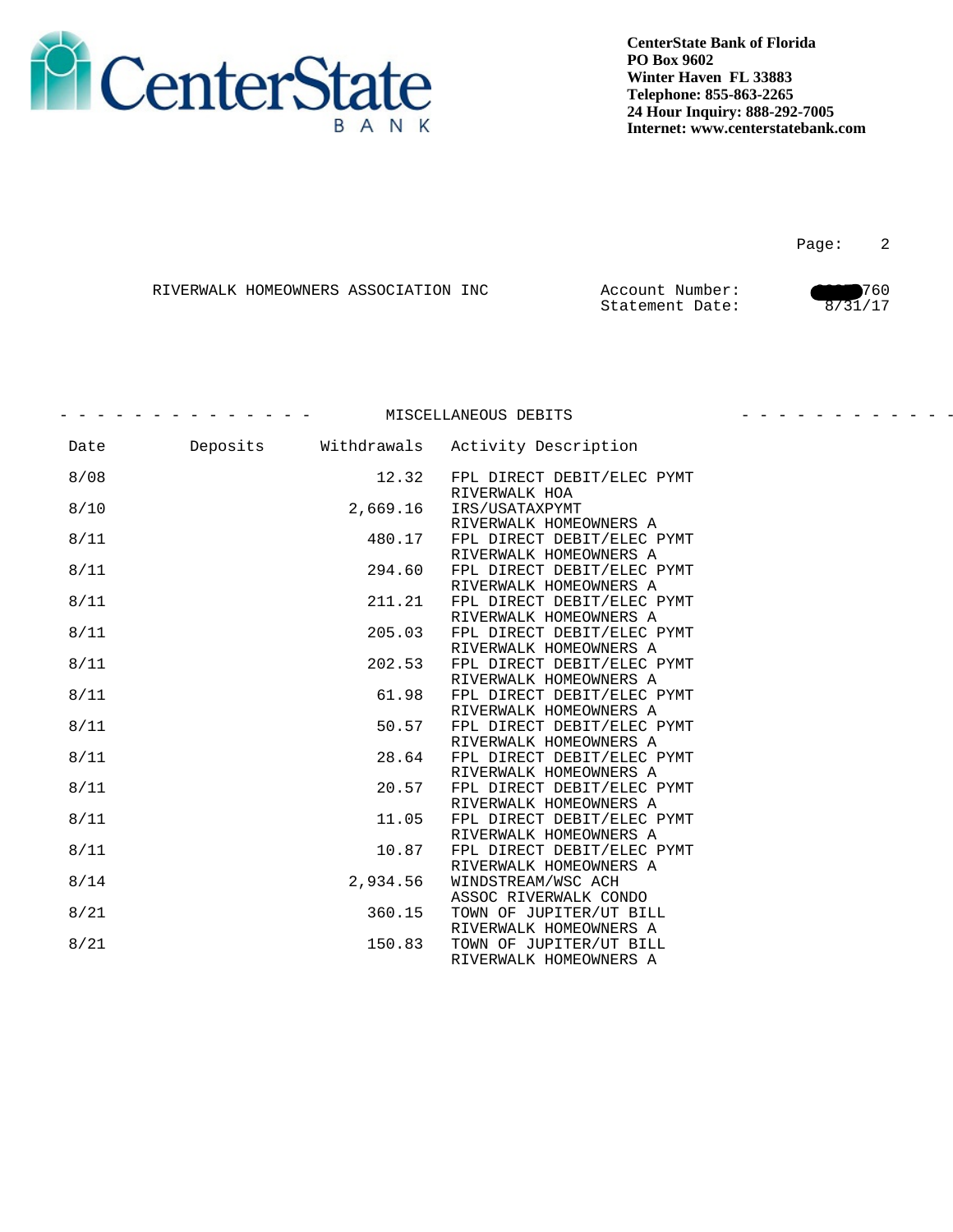

en de la provincia de la provincia de la provincia de la provincia de la provincia de la provincia de la provi

|  | RIVERWALK HOMEOWNERS ASSOCIATION INC | Account Number: | 760     |
|--|--------------------------------------|-----------------|---------|
|  |                                      | Statement Date: | 8/31/17 |

|      |          |             | MISCELLANEOUS DEBITS                                 |  |
|------|----------|-------------|------------------------------------------------------|--|
| Date | Deposits | Withdrawals | Activity Description                                 |  |
| 8/21 |          | 138.44      | TOWN OF JUPITER/UT BILL<br>RIVERWALK HOMEOWNERS A    |  |
| 8/22 |          | 424.12      | FPL DIRECT DEBIT/ELEC PYMT<br>RIVERWALK HOMEOWNERS A |  |
| 8/22 |          | 342.90      | FPL DIRECT DEBIT/ELEC PYMT<br>RIVERWALK HOMEOWNERS A |  |
| 8/22 |          | 264.86      | FPL DIRECT DEBIT/ELEC PYMT<br>RIVERWALK HOMEOWNERS A |  |
| 8/22 |          | 201.09      | FPL DIRECT DEBIT/ELEC PYMT<br>RIVERWALK HOMEOWNERS A |  |
| 8/22 |          | 164.00      | FPL DIRECT DEBIT/ELEC PYMT<br>RIVERWALK HOMEOWNERS A |  |
| 8/23 |          | 149.61      | TOWN OF JUPITER/UT BILL<br>RIVERWALK HOA             |  |
|      |          |             |                                                      |  |

|      | _ _ _ _ _ _ _ _ _ _ _ _ _ _ |                 | CHECKS                            |               |                       | _ _ _ _ _ _ _ _ _ _ _ |
|------|-----------------------------|-----------------|-----------------------------------|---------------|-----------------------|-----------------------|
|      |                             |                 | * indicates skip in check numbers |               |                       |                       |
|      | Date Check No.              | Amount          | Date Check No.                    |               | Amount Date Check No. | Amount                |
| 8/01 | 1001                        | $5,356.57$ 8/15 | 5794                              | 700.00 8/31   | 5809                  | 10.00                 |
| 8/28 | 1001*                       | 12,856.04 8/25  | 5795                              | 320.00 8/29   | 5810                  | 310.41                |
| 8/15 | 5752*                       | 2,146.80 8/17   | 5796                              | 130.06 8/29   | 5811                  | 1,357.00              |
| 8/01 | 5761*                       | 300.00 8/15     | 5797                              | 150.00 8/28   | 5812                  | 1,251.06              |
| 8/17 | $5777*$                     | 3,684.00 8/15   | 5798                              | 140.00 8/31   | 5813                  | 366.00                |
| 8/01 | 5778                        | 115.46 8/17     | 5799                              | 28.78 8/30    | 5814                  | 60.00                 |
| 8/01 | 5783*                       | 5,000.00 8/17   | 5800                              | 268.67 8/30   | 5816*                 | 190.00                |
| 8/22 | 5785*                       | 7,750.00 8/14   | 5802*                             | 513.50 8/28   | 5818*                 | 49.00                 |
| 8/17 | 5786                        | 990.00 8/30     | 5803                              | 646.00 8/25   | 5819                  | 786.49                |
| 8/03 | 5787                        | 530.00 8/29     | 5804                              | 86.00 8/11    | 70099*                | 1,746.39              |
| 8/01 | 5791*                       | $3,445.40$ 8/31 | 5805                              | $115.46$ 8/15 | 70100                 | 1,184.96              |
| 8/16 | 5792                        | $26.00$ $8/29$  | 5807*                             | 171.80 8/10   | 70101                 | 1,348.72              |
| 8/23 | 5793                        | $325.00$ $8/29$ | 5808                              | 110.00 8/10   | 70102                 | 929.38                |